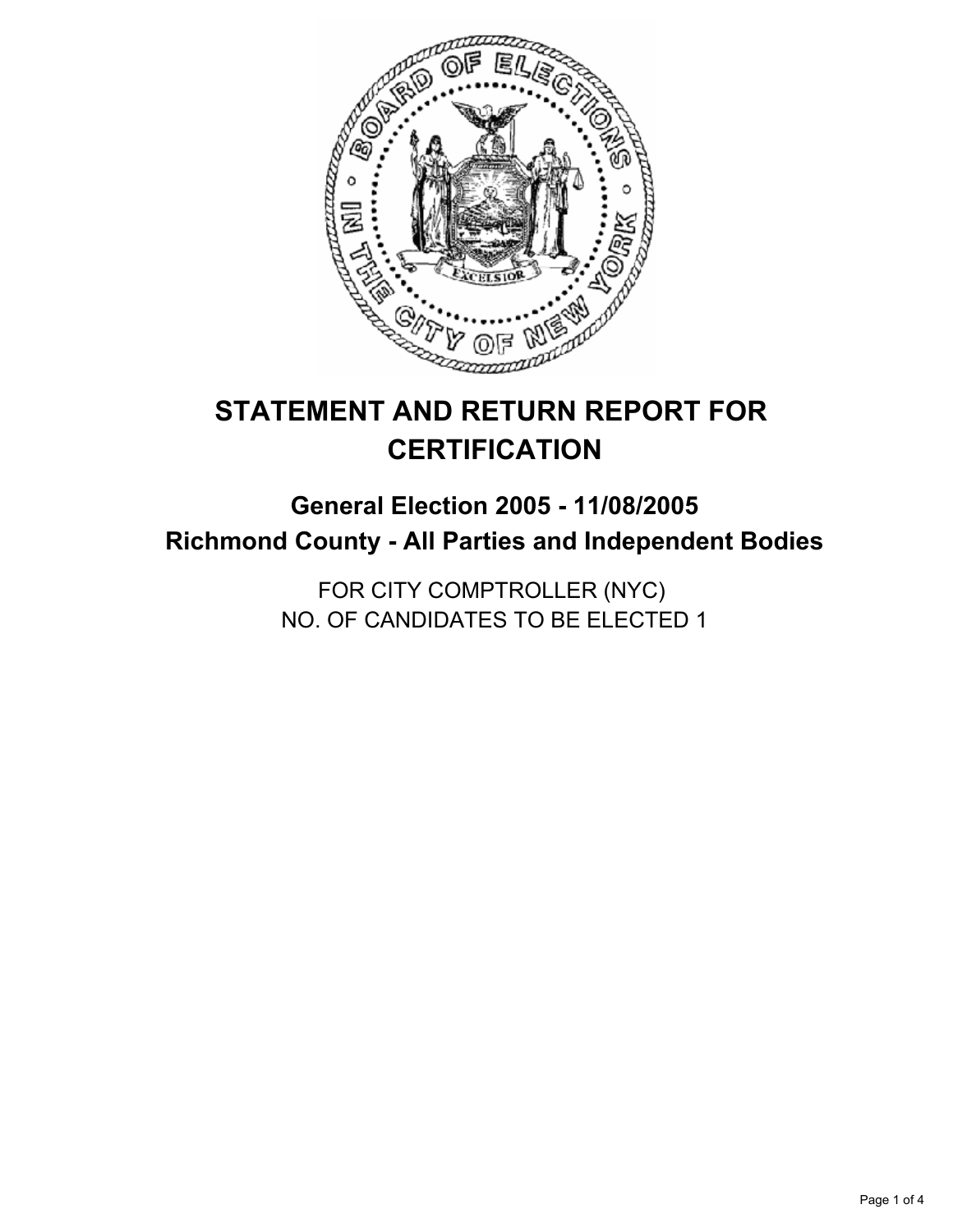

### **ASSEMBLY DISTRICT 60**

| <b>PUBLIC COUNTER</b>                      | 15,546 |
|--------------------------------------------|--------|
| <b>EMERGENCY</b>                           | 0      |
| ABSENTEE/MILITARY                          | 473    |
| AFFIDAVIT                                  | 180    |
| <b>TOTAL BALLOTS</b>                       | 16,199 |
| WILLIAM C THOMPSON, JR. (DEMOCRATIC)       | 5,115  |
| HERBERT F RYAN (CONSERVATIVE)              | 1,383  |
| WILLIAM C THOMPSON, JR. (WORKING FAMILIES) | 400    |
| RON MOORE (LIBERTARIAN)                    | 199    |
| DANIEL B FEIN (SOCIALIST WORKERS)          | 83     |
| <b>TOTAL VOTES</b>                         | 7,180  |
| UNRECORDED                                 | 9.019  |

#### **ASSEMBLY DISTRICT 61**

| PUBLIC COUNTER                             | 22,559 |
|--------------------------------------------|--------|
| <b>EMERGENCY</b>                           | 27     |
| ABSENTEE/MILITARY                          | 603    |
| AFFIDAVIT                                  | 331    |
| <b>TOTAL BALLOTS</b>                       | 23,520 |
| WILLIAM C THOMPSON, JR. (DEMOCRATIC)       | 11,162 |
| HERBERT F RYAN (CONSERVATIVE)              | 1,586  |
| WILLIAM C THOMPSON, JR. (WORKING FAMILIES) | 877    |
| RON MOORE (LIBERTARIAN)                    | 218    |
| DANIEL B FEIN (SOCIALIST WORKERS)          | 131    |
| <b>TOTAL VOTES</b>                         | 13,974 |
| <b>UNRECORDED</b>                          | 9.546  |

#### **ASSEMBLY DISTRICT 62**

| PUBLIC COUNTER                             | 25,904 |
|--------------------------------------------|--------|
| <b>EMERGENCY</b>                           | 11     |
| ABSENTEE/MILITARY                          | 653    |
| AFFIDAVIT                                  | 196    |
| <b>TOTAL BALLOTS</b>                       | 26,764 |
| WILLIAM C THOMPSON, JR. (DEMOCRATIC)       | 7,810  |
| HERBERT F RYAN (CONSERVATIVE)              | 2,592  |
| WILLIAM C THOMPSON, JR. (WORKING FAMILIES) | 589    |
| RON MOORE (LIBERTARIAN)                    | 144    |
| DANIEL B FEIN (SOCIALIST WORKERS)          | 94     |
| CHRISTOPHER X. BRODEUR (WRITE-IN)          |        |
| <b>TOTAL VOTES</b>                         | 11,230 |
| <b>UNRECORDED</b>                          | 15.534 |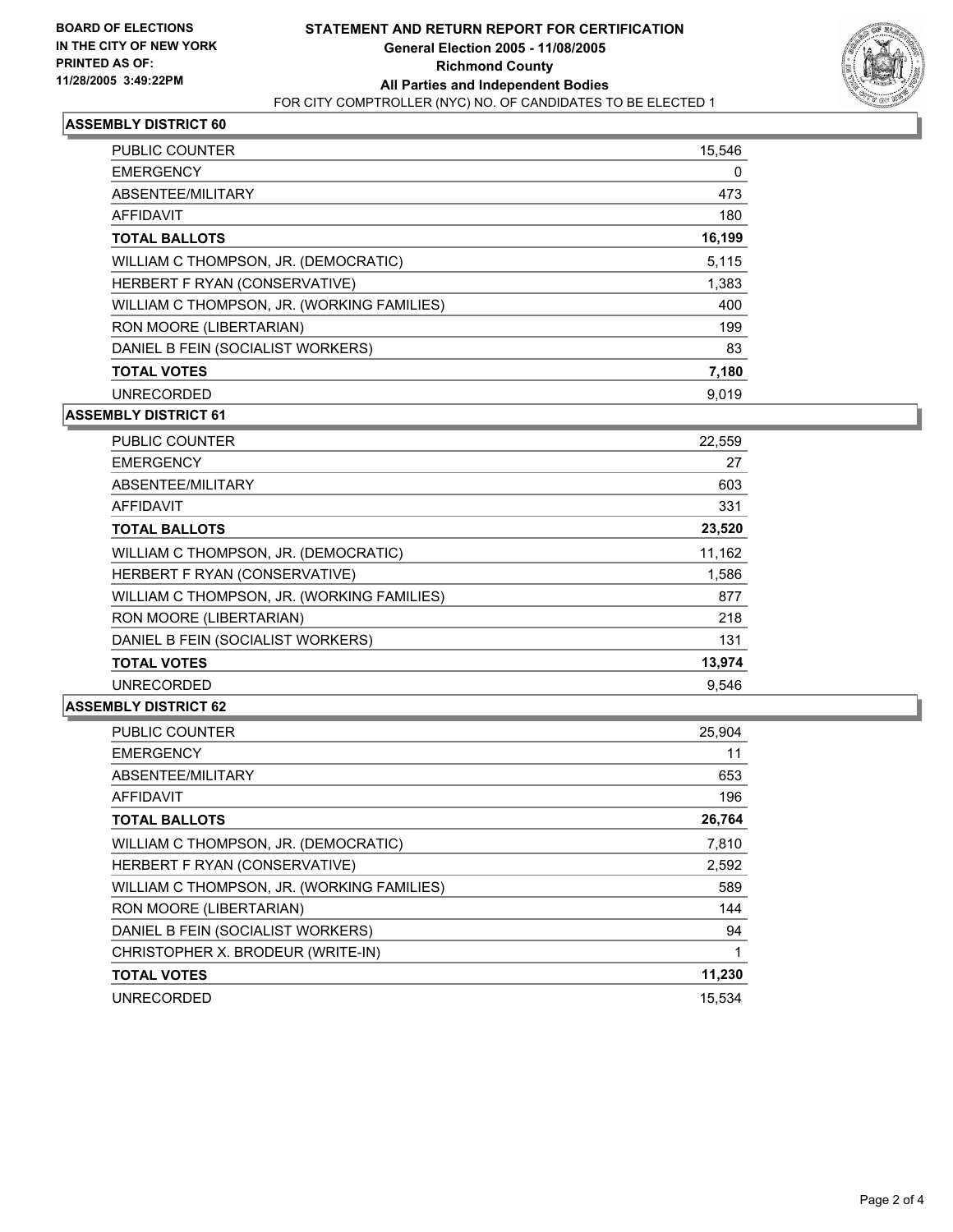

## **ASSEMBLY DISTRICT 63**

| <b>PUBLIC COUNTER</b>                      | 22,355 |
|--------------------------------------------|--------|
| <b>EMERGENCY</b>                           | 22     |
| ABSENTEE/MILITARY                          | 661    |
| <b>AFFIDAVIT</b>                           | 231    |
| <b>TOTAL BALLOTS</b>                       | 23,269 |
| WILLIAM C THOMPSON, JR. (DEMOCRATIC)       | 9,040  |
| HERBERT F RYAN (CONSERVATIVE)              | 1,490  |
| WILLIAM C THOMPSON, JR. (WORKING FAMILIES) | 599    |
| RON MOORE (LIBERTARIAN)                    | 190    |
| DANIEL B FEIN (SOCIALIST WORKERS)          | 119    |
| <b>TOTAL VOTES</b>                         | 11,438 |
| <b>UNRECORDED</b>                          | 11.831 |